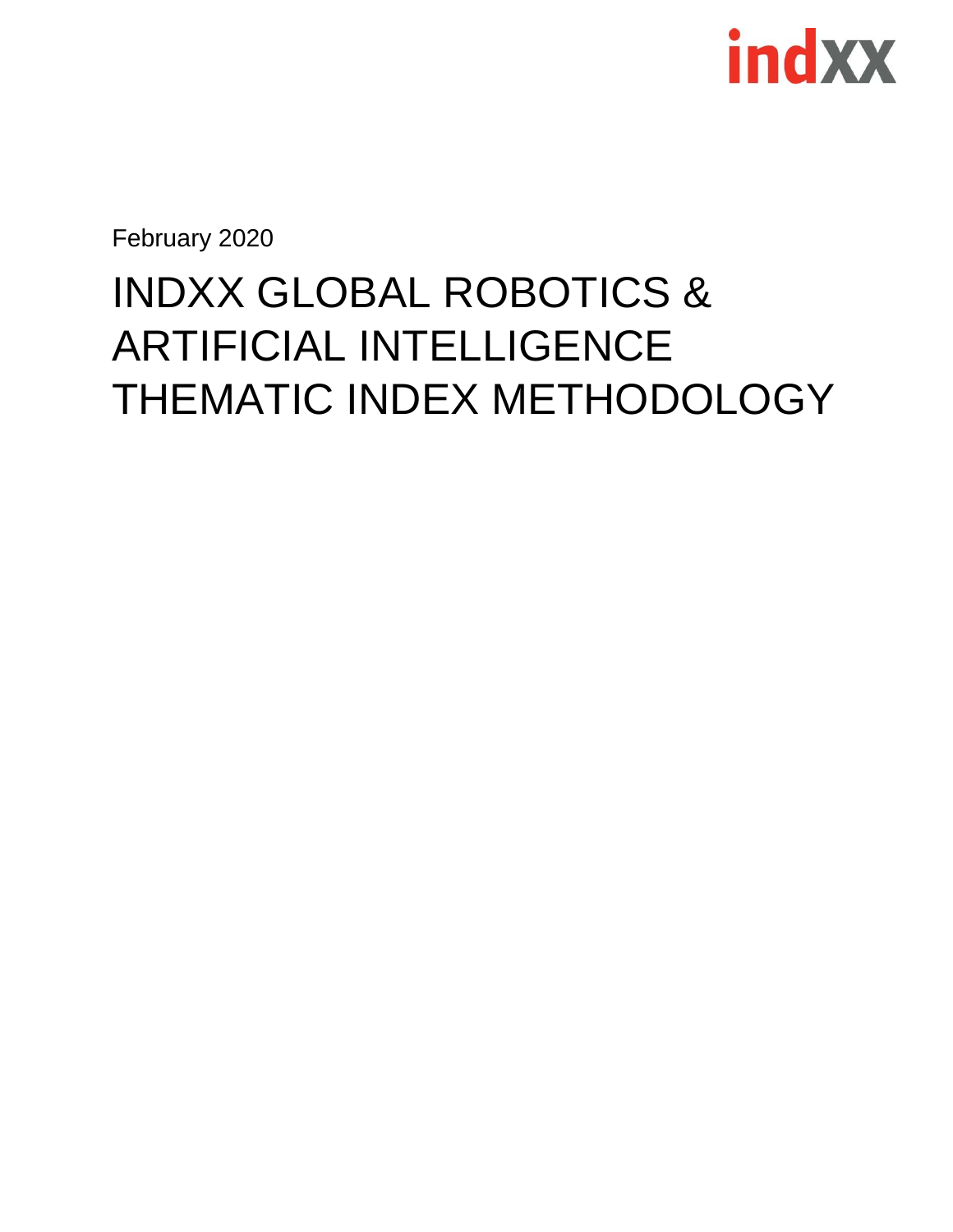# indxx

### **CONTENTS**

| $\mathbf{1}$ .              | INDXX GLOBAL ROBOTICS & ARTIFICIAL INTELLIGENCE THEMATIC INDEX  2 |  |
|-----------------------------|-------------------------------------------------------------------|--|
|                             |                                                                   |  |
|                             |                                                                   |  |
|                             |                                                                   |  |
|                             |                                                                   |  |
|                             |                                                                   |  |
|                             |                                                                   |  |
|                             |                                                                   |  |
|                             |                                                                   |  |
|                             |                                                                   |  |
|                             |                                                                   |  |
|                             |                                                                   |  |
|                             |                                                                   |  |
|                             |                                                                   |  |
|                             |                                                                   |  |
|                             |                                                                   |  |
|                             |                                                                   |  |
|                             |                                                                   |  |
| $\mathcal{P}_{\mathcal{C}}$ |                                                                   |  |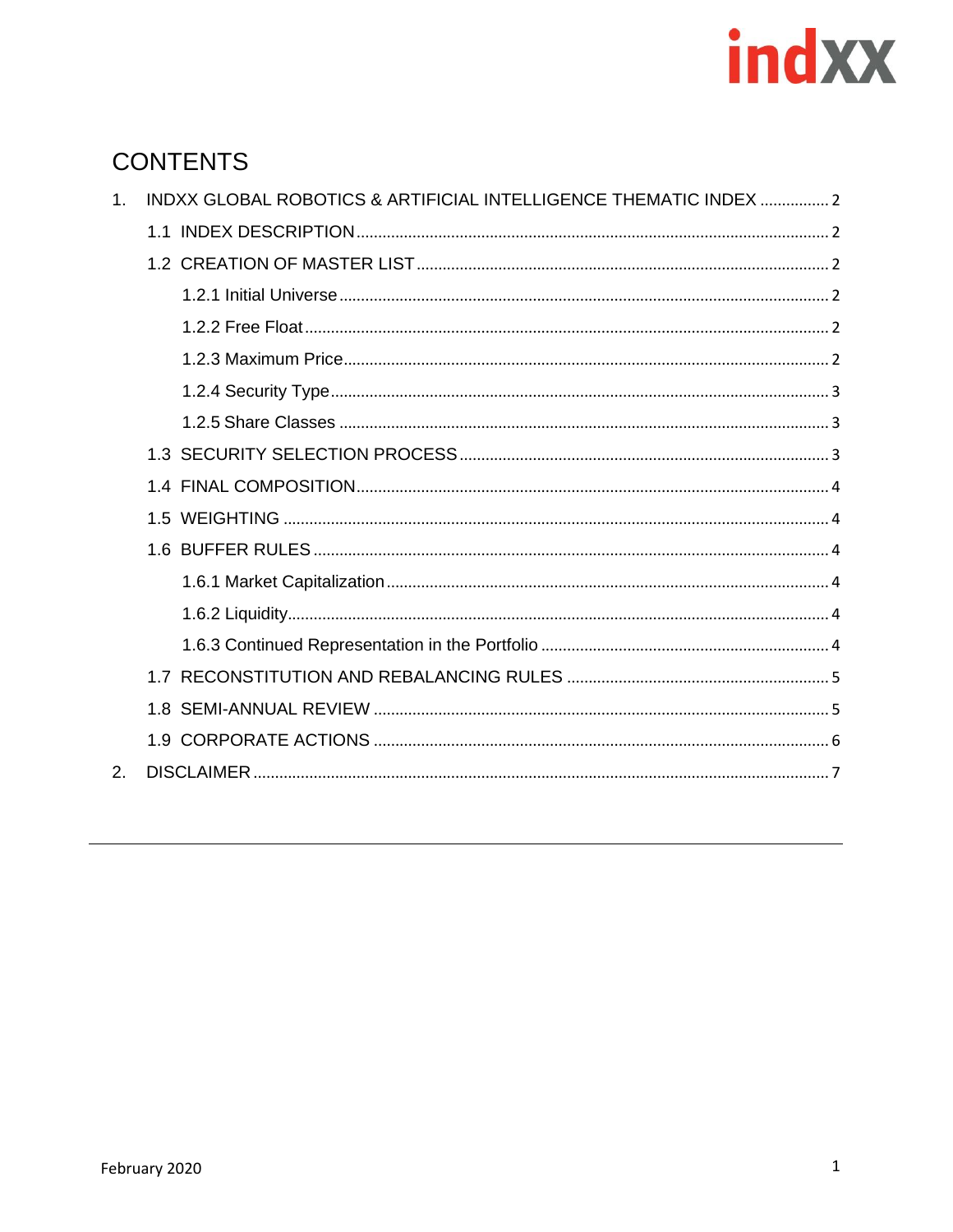

### <span id="page-2-0"></span>1. INDXX GLOBAL ROBOTICS & ARTIFICIAL INTELLIGENCE THEMATIC INDEX

#### <span id="page-2-1"></span>1.1 INDEX DESCRIPTION

The Indxx Global Robotics & Artificial Intelligence Thematic Index is designed to track the performance of companies listed in developed markets that are expected to benefit from the increased adoption and utilization of robotics and Artificial Intelligence ("AI"), including companies involved in Industrial Robotics and Automation, Non-Industrial Robots, Artificial Intelligence and Unmanned Vehicles.

The index has a base date of June 30, 2010 with an initial value of 1,000.

The index is currently available in the following versions:

- Net Total Return (Bloomberg Ticker: IBOTZNT)
- Total Return (Bloomberg Ticker: IBOTZ)

#### <span id="page-2-2"></span>1.2 CREATION OF MASTER LIST

<span id="page-2-3"></span>1.2.1 Initial Universe

To be eligible for inclusion in the Initial Universe, securities must have:

- Their country of listing in either a Developed Market. Developed Markets are defined by Indxx in its 'Country Classification and Investability Requirements' document.
- A minimum total market capitalization of \$300 million.
- A 6-month average daily turnover greater than or equal to \$2 million.
- Traded on 90% of the eligible trading days in the last 6 months. In case a security does not have a trading history of 6 months (only IPOs), such a security must have started trading at least 3 months before the start of the Reconstitution/ Rebalancing Process and should have traded on 90% of the eligible trading days for the past 3 months.

#### <span id="page-2-4"></span>1.2.2 Free Float

All securities must have a minimum free float equivalent to 10% of shares outstanding.

#### <span id="page-2-5"></span>1.2.3 Maximum Price

Securities trading at a price of \$10,000 or above are ineligible for inclusion in the Index. This rule is not applicable for existing constituents. Existing constituents shall remain in the Initial universe irrespective of their stock price.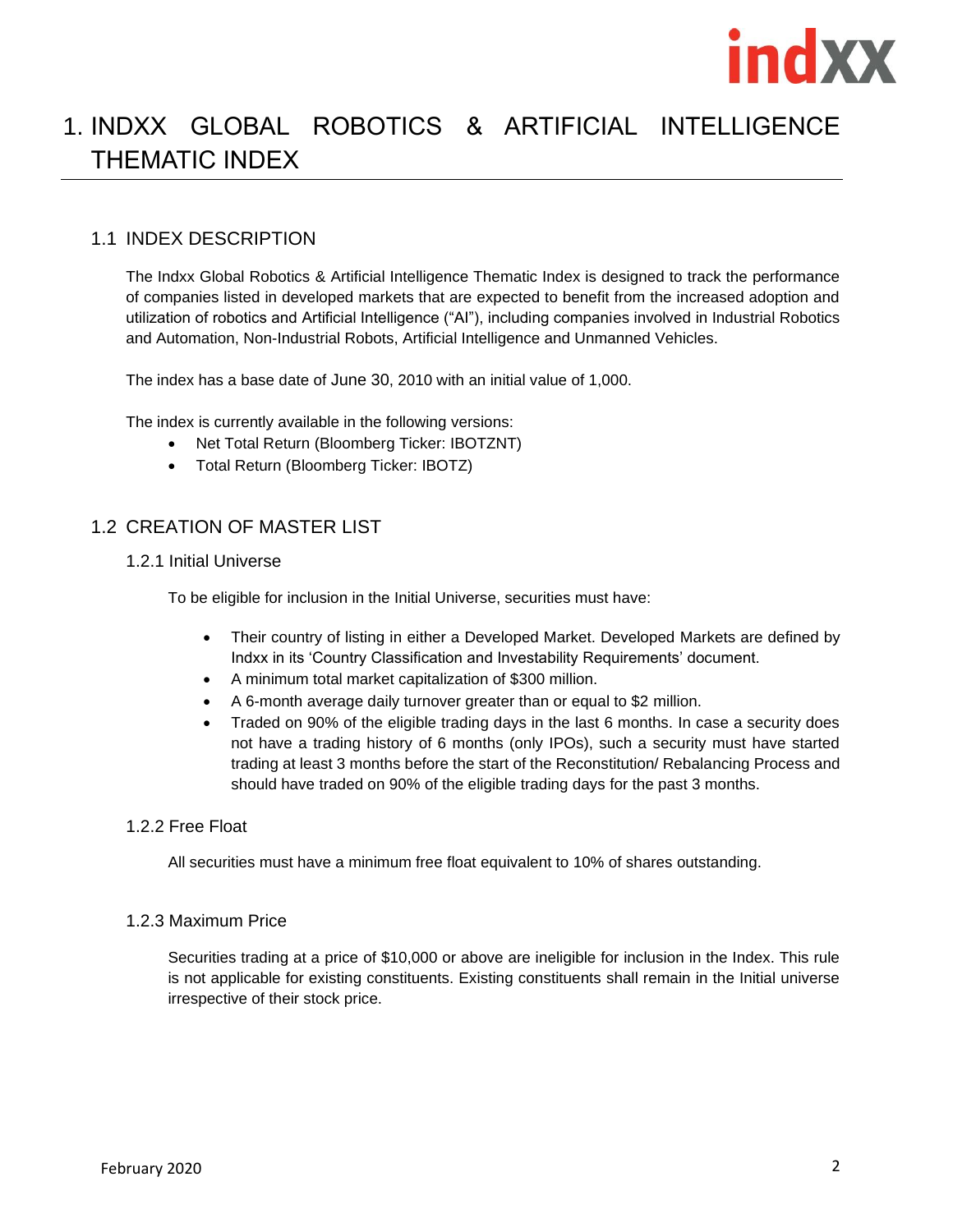#### <span id="page-3-0"></span>1.2.4 Security Type

The following security types are eligible for inclusion:

- Common Stock
- ADR
- GDR

#### <span id="page-3-1"></span>1.2.5 Share Classes

- The existing share class/listing in the portfolio is retained if it satisfies all the eligibility criteria of the index
- If an ADR of the company exists, it is given preference over all other share classes
- The most liquid share class/listing is considered for inclusion.

#### <span id="page-3-2"></span>1.3 SECURITY SELECTION PROCESS

An extensive research is undertaken with focus on Identifying the industries and segments that would be positively impacted by robotics and AI. The industries identified through this research-based approach are subject to change at every annual reconstitution.

| <b>Sub-Theme</b>               | <b>Description</b>                                                       |
|--------------------------------|--------------------------------------------------------------------------|
|                                |                                                                          |
| <b>Industrial Robots and</b>   | These are companies that provide robots and robotic automation           |
| <b>Automation</b>              | products and services with a focus on industrial applications.           |
|                                | These are companies that are involved in the development and             |
| <b>Unmanned Vehicles and</b>   | production of unmanned vehicles (including hardware and                  |
| <b>Drones</b>                  | software for autonomous cars), drones and robots for both                |
|                                | military and consumer markets.                                           |
|                                | These are companies that are involved in developing robots and AI        |
| <b>Non-industrial Robotics</b> | that are used for non-industrial applications, including but not limited |
|                                | healthcare, consumer<br>applications<br>agriculture,<br>and<br>to        |
|                                | entertainment.                                                           |
|                                | These are companies that develop or directly deliver Artificial          |
| <b>Artificial Intelligence</b> | Intelligence in form of products, software, or systems. These            |
|                                | companies should sell Artificial Intelligence and not utilize/leverage   |
|                                | it to enhance their products.                                            |

Indxx has defined Robotics and Artificial Intelligence as being comprised of the following sub-themes:

Only those companies that derive a significant portion (greater than 50%) of their revenues from the above industries/ segments or have stated their primary business to be in products and services focused on the above industries/segments are considered as 'pure play' robotics and AI companies and are eligible for inclusion in the index. Companies that have demonstrated these industries/segments to be growth focus areas through internal R&D investments, joint ventures, partnerships and/or acquisitions are eligible for inclusion in the final Selection List.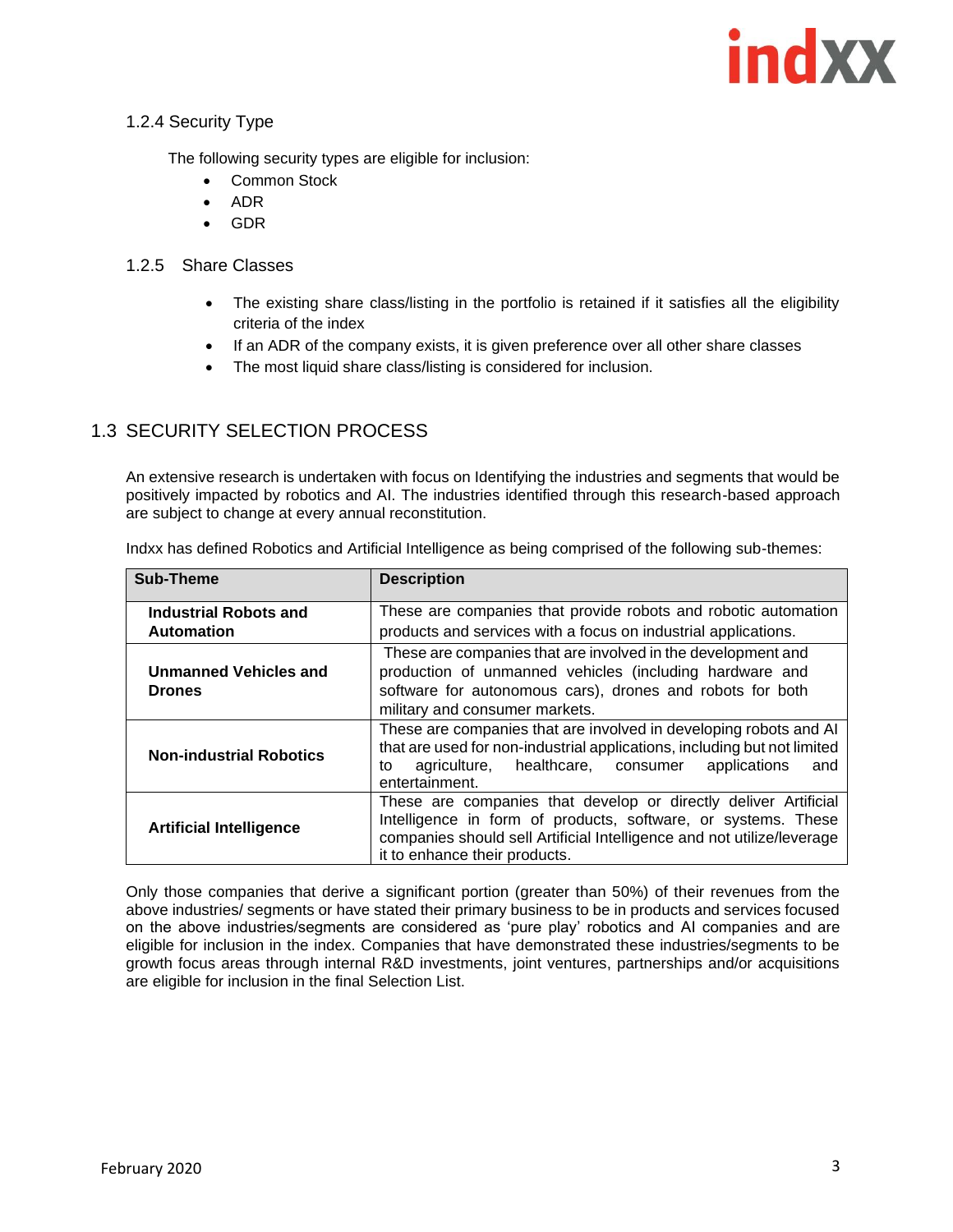#### <span id="page-4-0"></span>1.4 FINAL COMPOSITION

From the Selection List:

- The top 'pure-play' robotics and AI companies by market capitalization will form the final portfolio. The index is capped at 100 companies. If fewer than 100 companies qualify to be eligible for inclusion, all these companies would be a part of the final portfolio.
- If fewer than 30 companies qualify to be eligible for inclusion, the index committee would consider a secondary list of companies with diversified revenue streams that (1) have a distinct business unit focused on robotics or Artificial Intelligence, and (2) have a core competency that is expected to augment the adoption of robotics or Artificial Intelligence for inclusion till the count reaches 30.

#### <span id="page-4-1"></span>1.5 WEIGHTING

The index is weighted as follows:

- Components are weighted based on their security-level market capitalization.
- The Index is modified market cap-weighted at the time of reconstitution. A single security weight cap of 8% and single security floor of 0.3% is applied.
- The aggregate weight of all the components with a weight greater than 5% is capped at 40%. All remaining securities are capped at 4.5%.

#### <span id="page-4-2"></span>1.6 BUFFER RULES

Buffer Rules are employed to reduce Portfolio Turnover. The following buffer rules apply:

#### <span id="page-4-3"></span>1.6.1 Market Capitalization

A constituent shall continue to be included in the Initial Universe if its market capitalization is greater than or equal to 80% of the previously defined market capitalization limit. To illustrate, if an existing index member qualifies all other selection criteria but doesn't qualify the market capitalization criteria to the extent of 20% deviation then it will be retained in the investible universe.

#### <span id="page-4-4"></span>1.6.2 Liquidity

A constituent shall continue to be included in the Initial Universe if its 6-month ADTV is greater than or equal to 70% of the previously defined liquidity limit. To illustrate, if an existing index member qualifies all other selection criteria but doesn't qualify liquidity criteria to the extent of 30% deviation then it will be retained in the investible universe.

#### <span id="page-4-5"></span>1.6.3 Continued Representation in the Portfolio

Additionally, an existing index constituent shall continue to remain in the index if it is part of top 120 companies by market cap, even if it isn't a part of the top 100 constituents.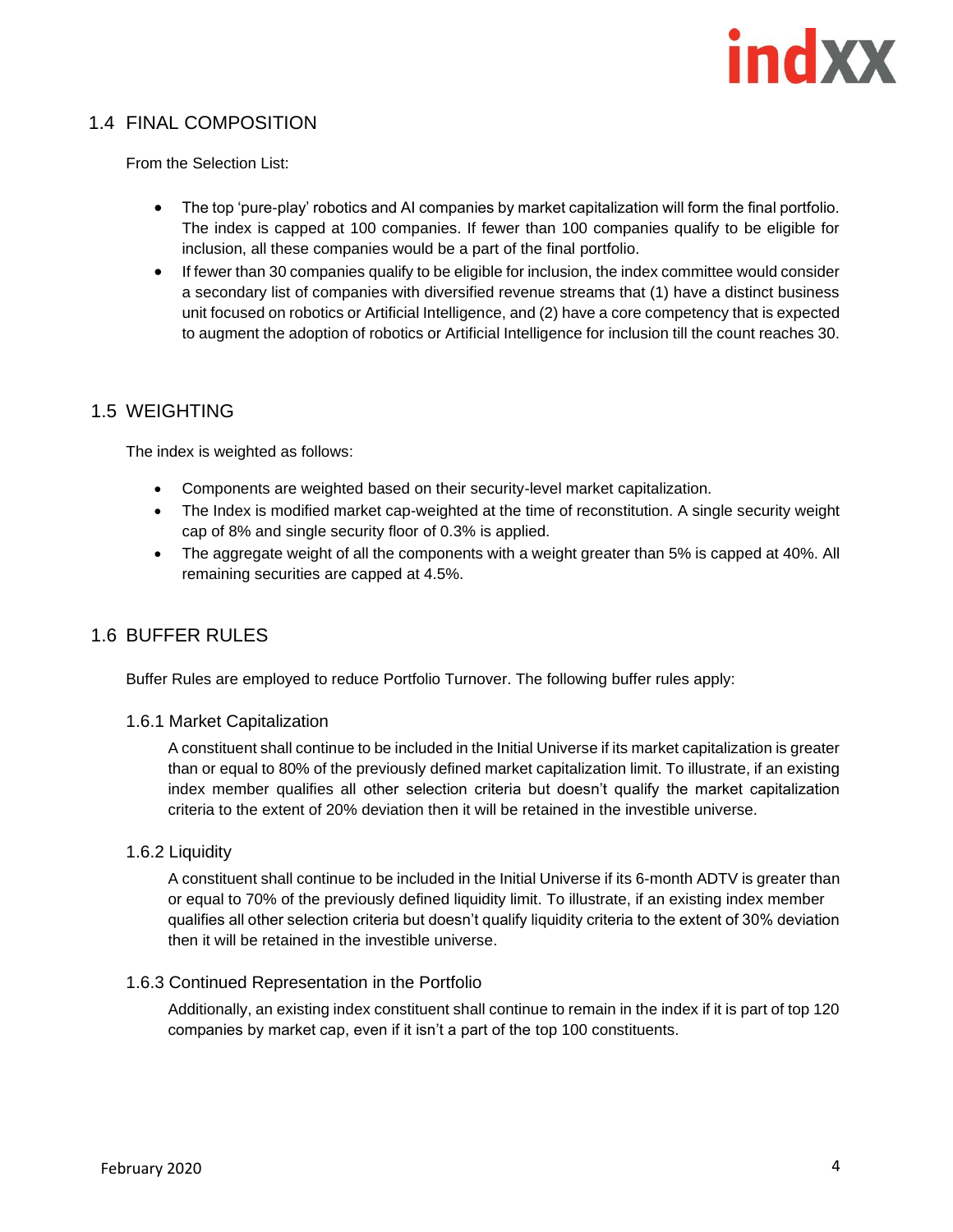#### <span id="page-5-0"></span>1.7 RECONSTITUTION AND REBALANCING RULES

- The index follows an annual reconstitution and rebalancing schedule. The new portfolio becomes effective at the close of trading on the last trading day of June each year. This day is called the 'Effective Day.'
- The security selection and portfolio creation process start on the close of the nearest Friday falling at least one month before the Effective Day, called the 'Selection Day.' The selection list is created based on the data as of the Selection Day.
- Weights are calculated at the close of the seventh trading day prior (six trading day prior) to the Effective Day. Index Shares are frozen using weights as of this day.

#### <span id="page-5-1"></span>1.8 SEMI-ANNUAL REVIEW

To effectively capture IPOs and changes in the structure of a company's business due to corporate actions, the index composition will be reviewed on a Semi-Annual basis.

- Any new addition or deletion to the index becomes effective on the close of last trading day of December. This day is called the 'Review Effective Day.'
- The selection date shall be the nearest Friday falling at least one month before the Review Effective Day. This day is called the 'Review Selection Day.'
- The weights calculation shall take place at the close of the seventh trading day prior to the Review Effective Day. This day is called the 'Review Weight Freeze Day.'

On the 'Review Selection Day', the following evaluations are partaken:

- IPO Review To be considered for inclusion, the IPO must have been listed at least 3 calendar months prior to the 'Review Selection Day.' Additionally, the security must have traded on 90% of the eligible trading days for the 3 months preceding the 'Review Selection Day.' If an IPO meets aforesaid criteria and all other standard criteria outlined in section 1.2, then it will be eligible for inclusion in the index.
- Corporate Action Review At the time of review, all existing index constituents are checked for corporate actions that have become effective in the last 6 calendar months and that have significantly altered the company's business operations. These corporate actions include Spinoffs, Mergers or Acquisitions, divestiture, etc., that may significantly change the fundamentals of a company's business operations. Only companies that still comply to the index objectives will be retained in the index.

Any change (addition/ deletion) in the index composition due to the IPO review and/or Corporate Action Review will be determined as of 'Review Selection Day', where new weights shall be calculated as below.

• Addition/Deletion – Additions/deletions shall be weighted as per the methodology outlined in section 1.5. The difference in the weights (from additions/deletions) shall be proportionately adjusted (added/removed) among the remaining constituents based on the security level market capitalization.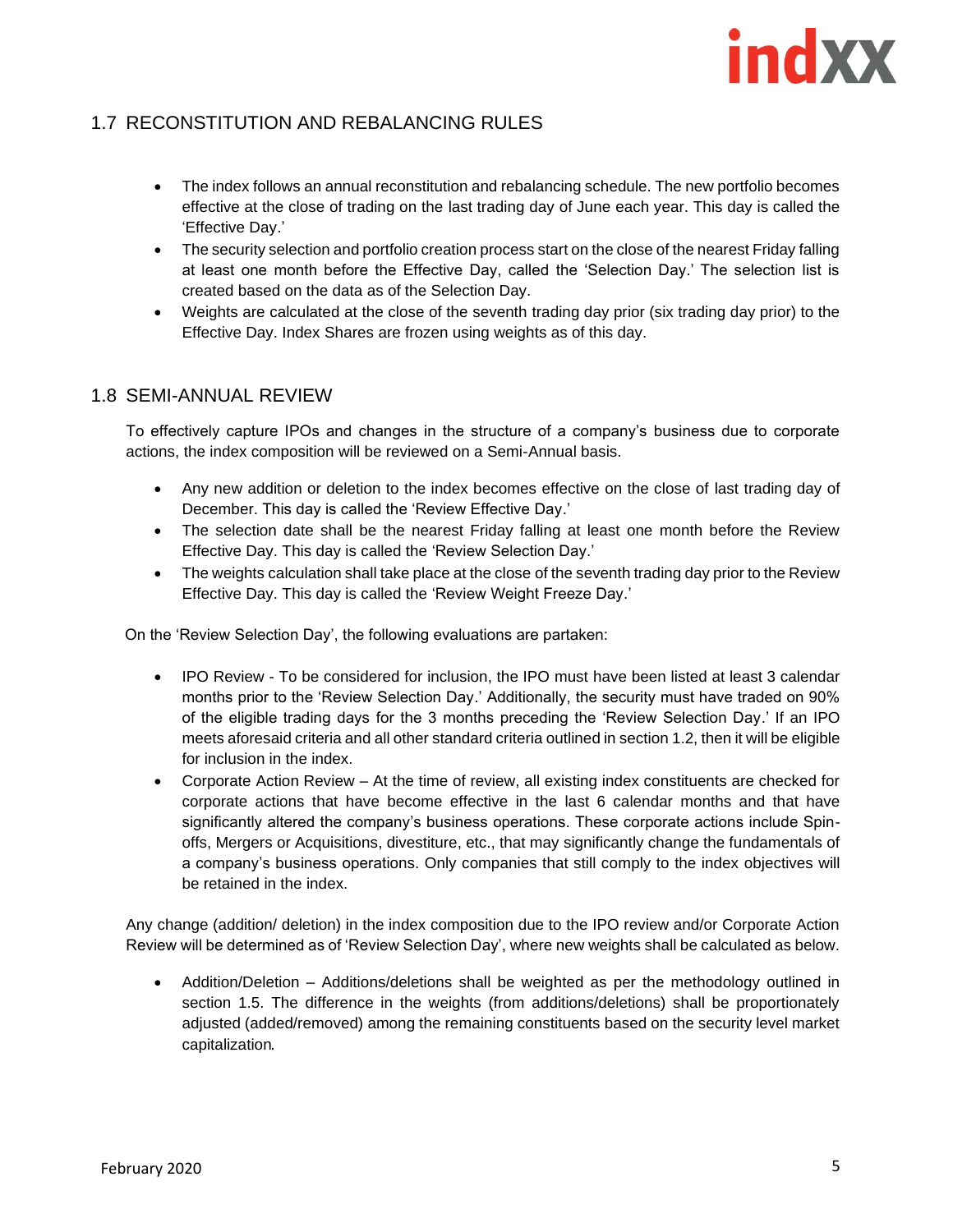

#### <span id="page-6-0"></span>1.9 CORPORATE ACTIONS

The corporate action guidebook is present in the Announcements section of our website, under 'Index Documents.